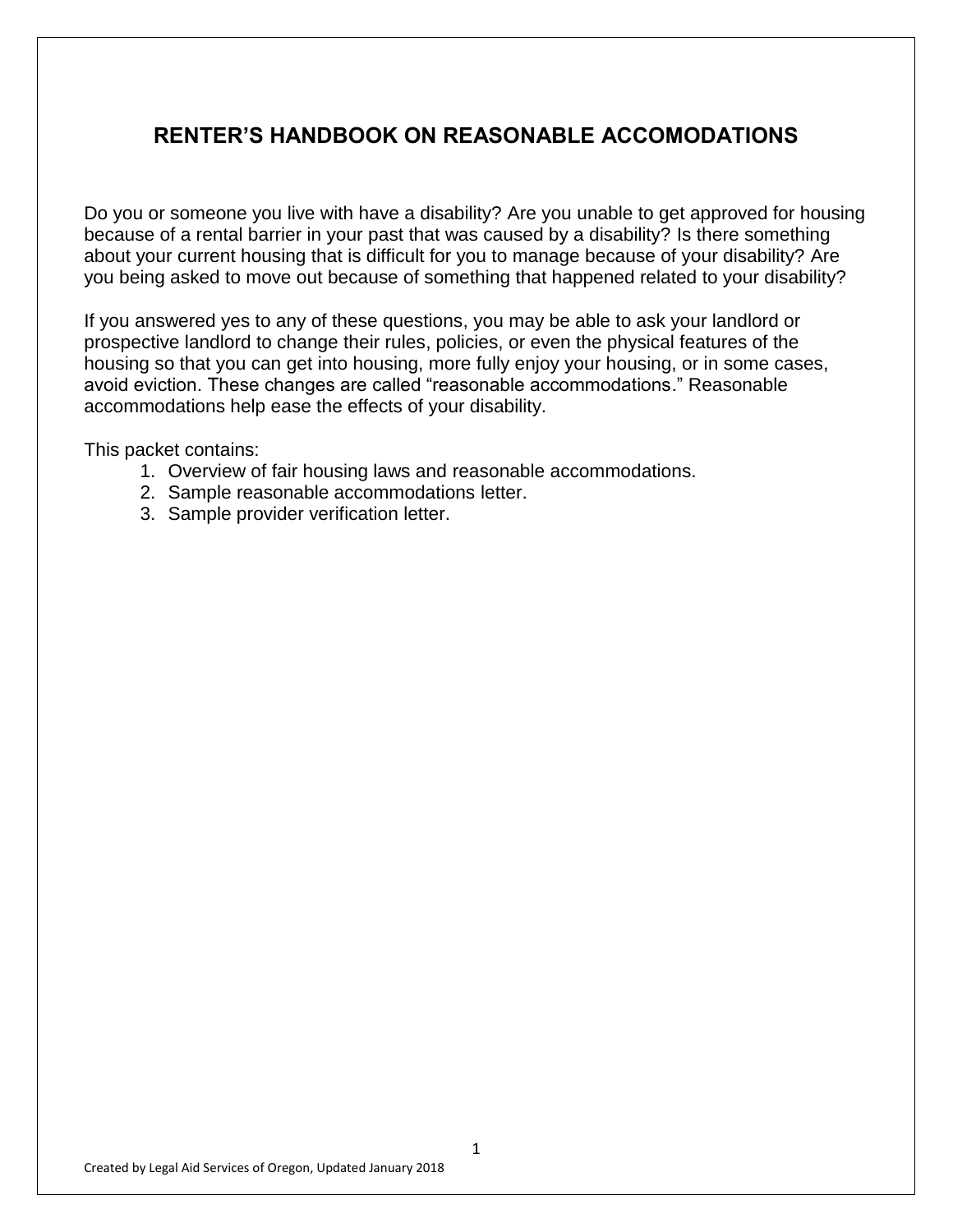# **OVERVIEW OF FAIR HOUSING LAWS AND REASONABLE ACCOMODATIONS**

#### **What are fair housing laws?**

- $\triangleright$  Fair housing laws are laws that prohibit discrimination in housing on the basis of someone's protected class. Under federal law, the protected classes are race, color, religion, sex, national origin, familial status (whether you have children or not), and disability. Oregon state law adds the additional protected classes of marital status, source of income, sexual orientation, and status as a victim of domestic violence, stalking or sexual assault.
- $\triangleright$  This handout focuses on one way in which fair housing laws protect individuals with disabilities.

# **What is housing discrimination?**

- $\triangleright$  In some situations, discrimination occurs when individual or a group of people is treated differently than other people under the same or similar circumstances. For example, discrimination occurs when a landlord changes a higher security deposit for someone in a wheelchair than someone not in a wheelchair.
- $\triangleright$  In other situations, discrimination can occur when a landlord refuses to make reasonable changes (or accommodations) that would help a disabled person get into housing, avoid eviction or enable the person to fully enjoy his or her home.

# **Who is considered to be a person with a disability according to fair housing laws?**

- $\triangleright$  Disability under state and federal fair housing law means a "physical or mental impairment that substantially limits an individual in one or more major life activities."
- $\triangleright$  Examples of major life activities include, but are not limited to: seeing, walking, climbing, standings, lifting, hearing, speaking, breathings, thinking, concentrating, interacting with others, learning, and self-care.
- $\triangleright$  Alcoholism or a history of drug use/addiction is considered a disability. Current users of illegal drugs are not considered to be disabled.

#### **What is a reasonable accommodation?**

 $\triangleright$  The laws that make housing discrimination illegal require landlords to make reasonable changes or "accommodations" in rules, policies, practices or services so that a person with a disability will have an equal opportunity to use and enjoy a dwelling unit or common area.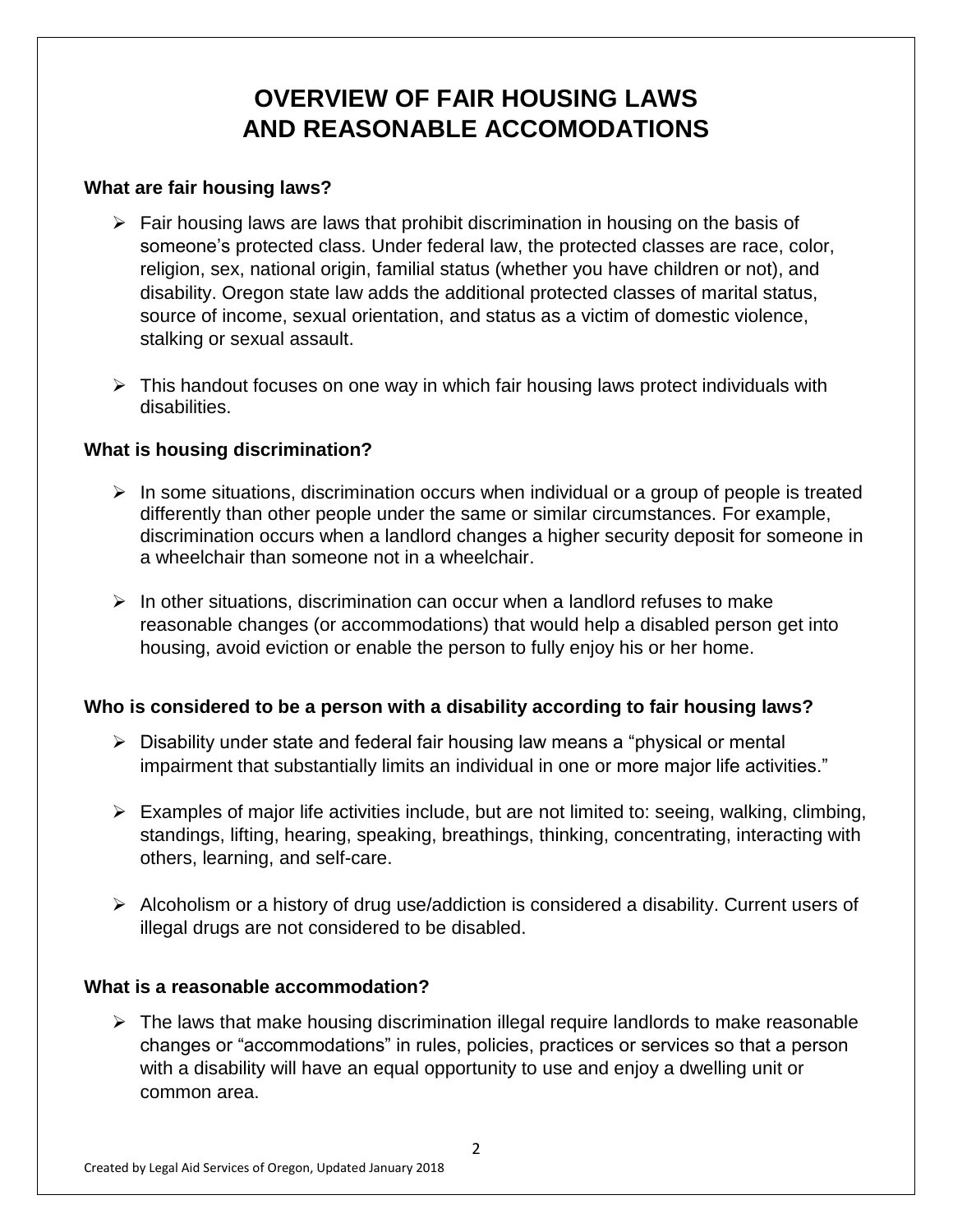$\triangleright$  In other words, fair housing laws require that landlords make reasonable changes so that renters with disabilities can get into housing if a rental barrier is caused by a disability, enjoy their homes and avoid eviction if the reason for the eviction is related to a disability.

#### **When can I request a reasonable accommodation?**

 $\triangleright$  You can request a reasonable accommodation at any time including when you are applying for housing, during your tenancy, and to prevent eviction.

#### **How do I get a reasonable accommodation?**

- $\triangleright$  You must ask for it.
- $\triangleright$  It's really important that you ask for it in **writing**, and keep a copy for yourself. You should also ask that your landlord respond to your request within a specific amount of time in writing.
- $\triangleright$  Your landlord may have a specific form they want you to use. The landlord can not require you to use their form and they shouldn't ignore your request if you don't use their form.

#### **What do I include in my reasonable accommodation request?**

- $\triangleright$  You need to include the following:
	- o That you have a disability covered under fair housing laws. But you DO NOT have to tell your landlord specifics of your disability or give a full copy of your medical history.
	- o That an accommodation is necessary; and
	- o That the particular accommodation you are proposing will help you overcome the effects of your disability.

#### **Can my landlord ask for proof of my need for an accommodation?**

- Yes, a landlord or housing providers can ask you to provide documentation from a professional stating that you have a disability and that your requested accommodation is necessary because of your disability.
- $\triangleright$  This documentation should be given to the landlord or housing provider in writing. These letters are often called "disability verification letters."
- $\triangleright$  The professional should know about your disability and your needs. The professional doesn't have to be medical provider.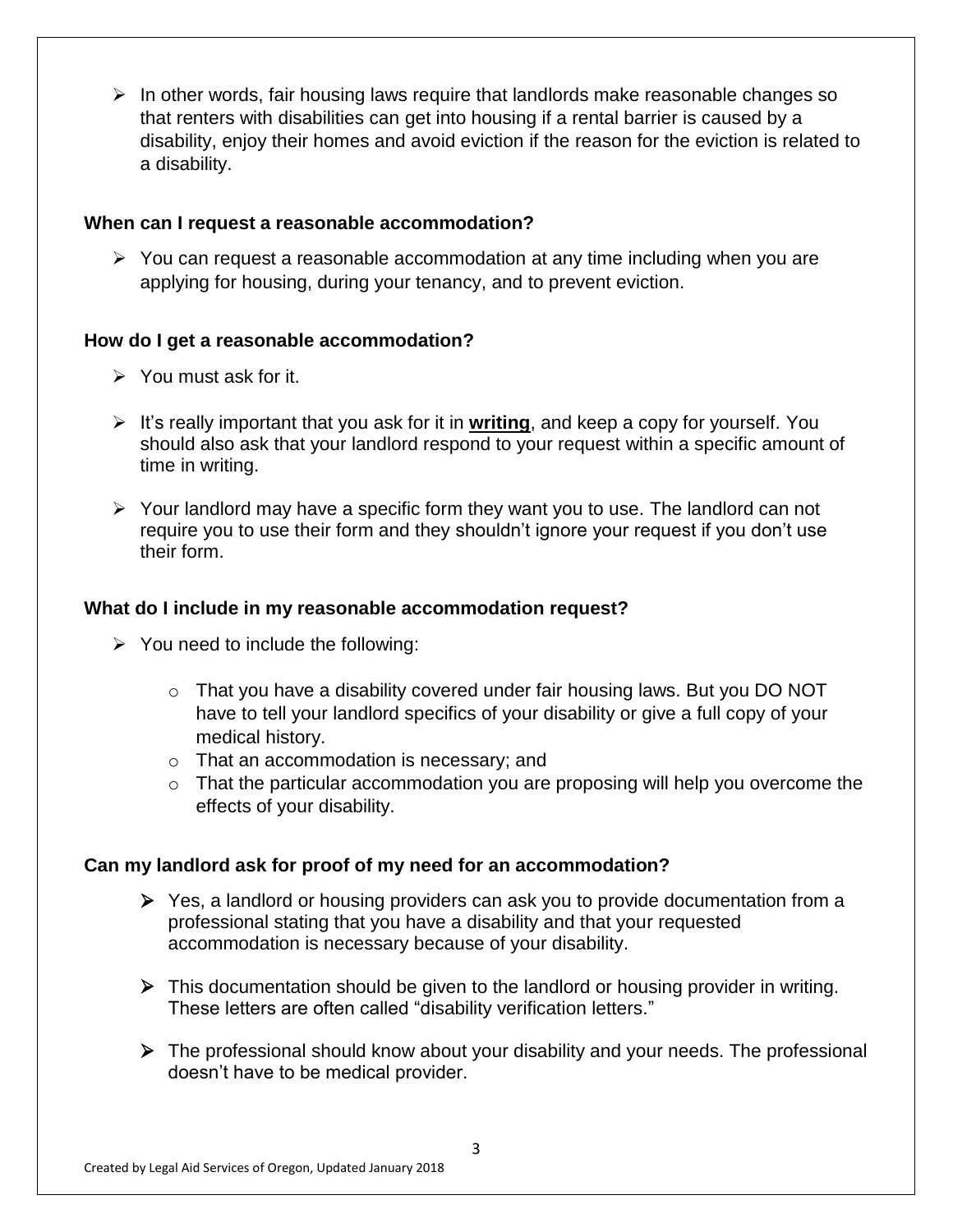$\circ$  Examples of individuals who can provide a disability verification letter include: Physicians, counselors, social service providers, religious leaders, case managers, psychologists.

# **What should be included in the disability verification letter?**

- $\triangleright$  The disability verification letter should include the following:
	- o Describe the professional's qualification.
	- $\circ$  Describe the nature of the relationship the professional has with the person.
	- o Include a statement explaining that the person needing the accommodation has a disability as defined by fair housing laws.
	- $\circ$  Describe how the accommodation is necessary to afford the person an equal opportunity to access housing, maintain housing, or fully use and enjoy the housing. Reasonable accommodations must be necessary, so be sure the letter uses words like "necessary" or "essential."

#### **Can a landlord deny a reasonable accommodation?**

- $\triangleright$  Yes, but only if only if at least one of the three reasons apply:
	- 1. The request isn't related to your disability.

*Example: If you have bad credit from unpaid credit cards, but your unpaid bills don't relate to your disability, then it would not be reasonable to ask your landlord to waive its credit score requirement when you are applying to be a tenant. However, if you have bad credit from unpaid medical bills that are a result of your disability, then it may be possible to require that the landlord waive its credit score requirement*.

2. The request isn't reasonable because granting the request would cause an undue financial or administrative burden for the landlord or housing provider.

*Example: Asking your landlord to waive rent because your disability payments arrive after rent is due is not reasonable. Waiving rent would cause an undue financial burden. But, it could be reasonable for a landlord to accept rent a few days late if your disability payments arrive after rent is due.* 

3. The request isn't reasonable because granting the request would fundamentally alter the nature of housing being offered.

*Example: Asking a landlord to take care of a pet for a tenant with a mental illness who cannot take care of the pet himself is not reasonable. It would fundamentally alter the nature of housing being offered since the landlord is not the business of dog sitting.* 

4. The request isn't reasonable because it would create a direct threat to the health and safety of other individuals or substantial physical damage to the property of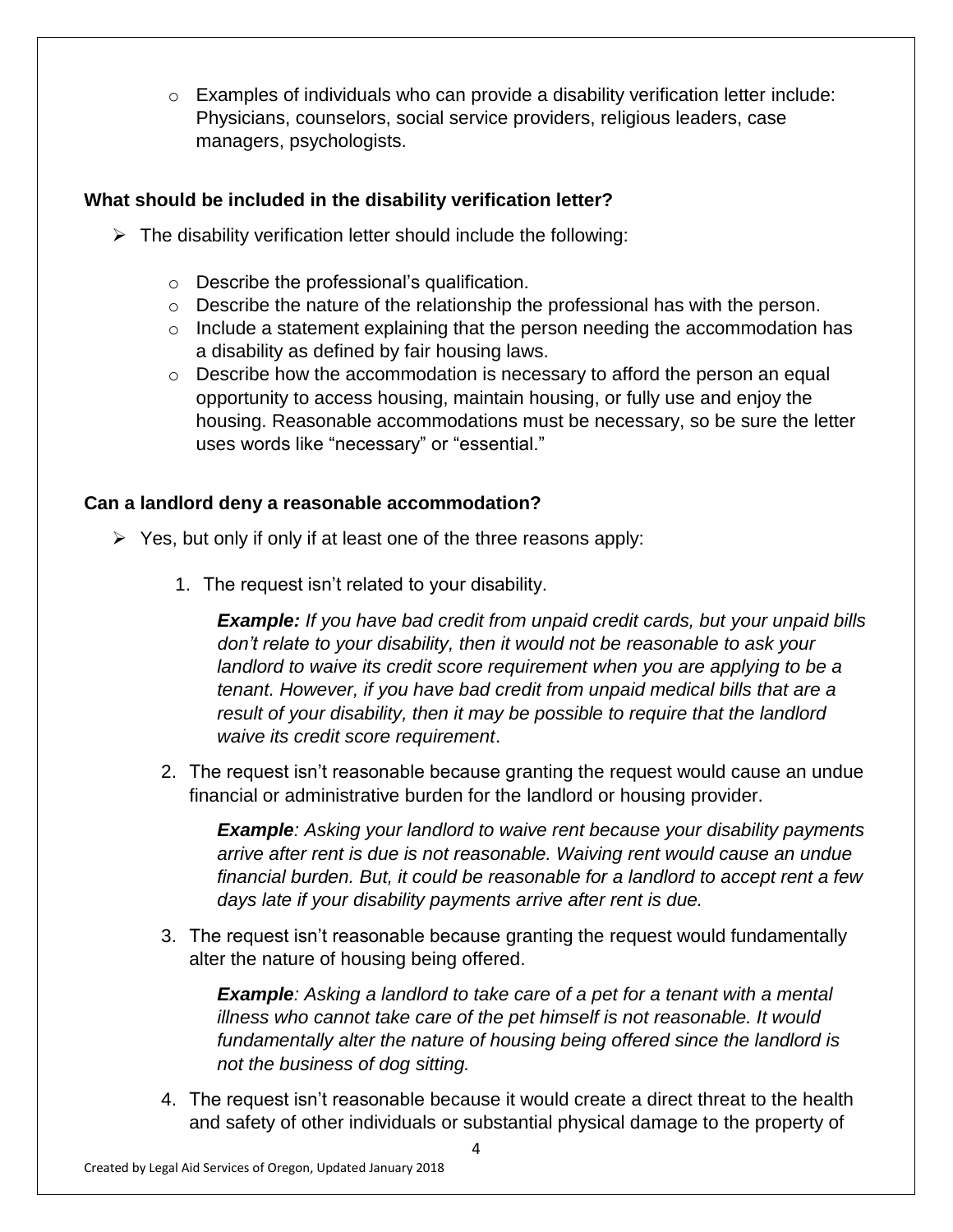others. However, the landlord or housing provider must have recent objective evidence of the possible threat to deny a request on this ground.

*Example: Asking a landlord to approve an assistance animal that has bitten your old neighbor. The landlord or housing provider can require you to get a different assistance animal because the current one poses a direct threat to others.* 

# **If my landlord denies my request because he/she thinks it's not reasonable, what happens then?**

- $\triangleright$  If your landlord denies your request because it's not reasonable, he or she needs to explain why it's not reasonable (see question 10 above).
- $\triangleright$  Your landlord should discuss with you whether there is an alternative accommodative that could meet your disability related needs without causing an undue financial, administrative burden, or posing a direct threat.
- $\triangleright$  If an alternative accommodation would effectively meet your disability-related needs and is reasonable, your landlord should grant it.
- $\triangleright$  You may file a discrimination complaint at any time if your landlord refused to grant your request and you have provided sufficient proof of you need for an accommodation. See below for more information.

# **What if my accommodation costs my landlord money?**

- $\triangleright$  An accommodation that costs a landlord some money is okay, as long as it doesn't cause an undue financial burden. Factors to consider to determine whether a request will cause an undue financial burden are:
	- 1. Your landlord's financial resources;
	- 2. The cost of the reasonable accommodation;
	- 3. The benefits to you if the request is granted; and
	- 4. The availability of other, less expensive accommodations that would meet your disability related needs.

# **Can my landlord charge an extra fee or require an additional deposit as a condition of granting my reasonable accommodation?**

 $\triangleright$  No. Landlords may not require people with disabilities to pay extra fees or deposits as a condition of receiving a reasonable accommodation.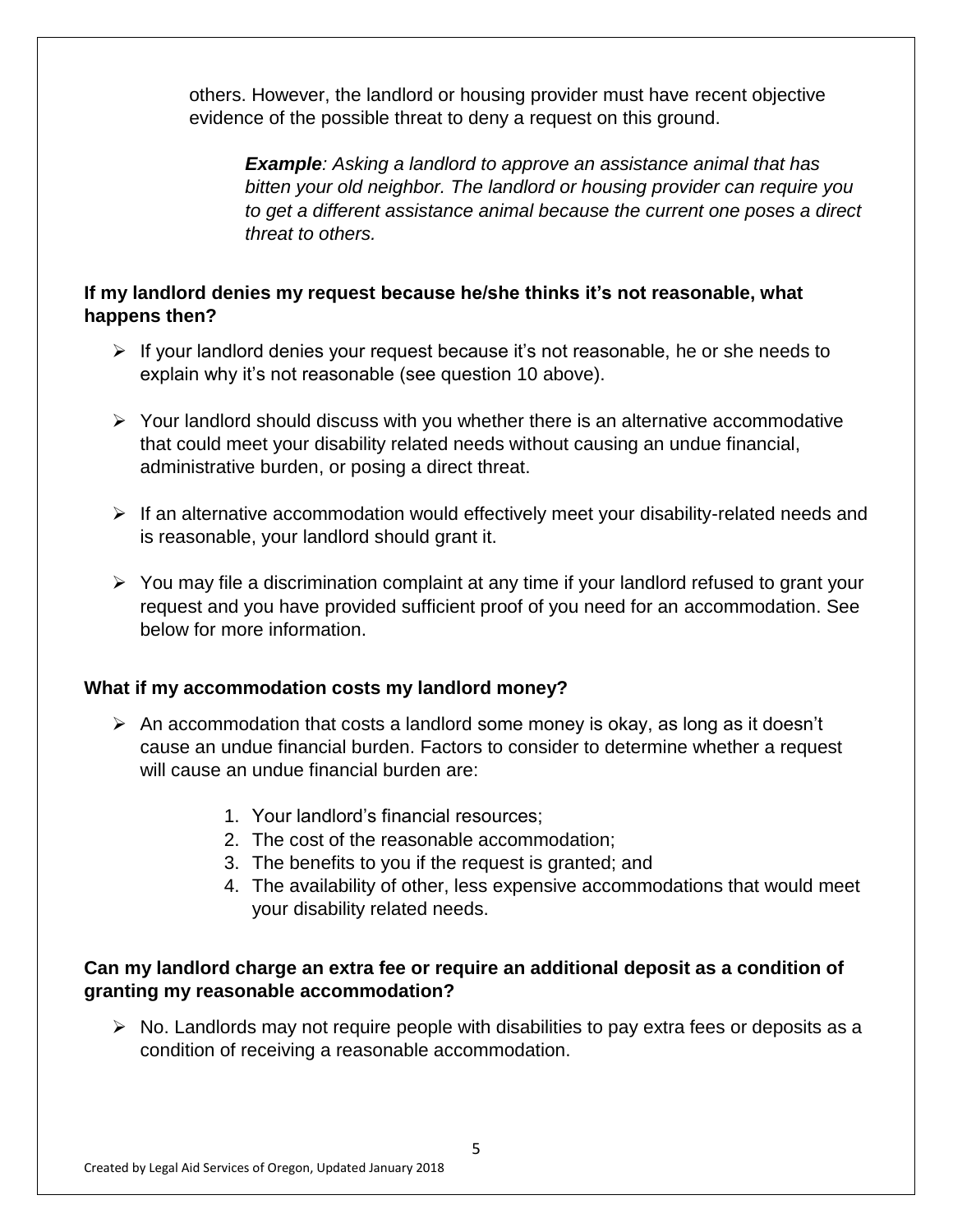### **What if my landlord ignores my request?**

- Your landlord should not ignore your request for an accommodation.
- $\triangleright$  If you don't get a response from you landlord within a reasonable time after submitting your request, consider sending the request again along with a letter in writing stating that you have not received a response and expect a response by a set time.
	- $\circ$  There's no definition in the law of a "reasonable time," but depending on the nature of your request, the landlord should respond within 14 to 30 days.
- $\triangleright$  If your landlord ignores your request, you may have a claim for discrimination under fair housing laws. See below for more information.

#### **What you can do if you were denied a reasonable accommodation request?**

- $\triangleright$  If you have been denied a reasonable accommodation, you may have a legal claim against your landlord. You must bring your legal claim for housing discrimination within a certain amount of time. You might either file an administrative complaint within one year or file a lawsuit within two years.
- $\triangleright$  If you have been denied a reasonable accommodation request, you should contact an attorney to learn more about your rights. Some options include:
	- oOregon State Bar Lawyer Referral Services at 1-800-452-7636.
	- oLegal Aid Services of Oregon provides free legal assistance for low-income individuals. If you live in Multnomah, Clackamas, Hood River, Wasco, or Sherman County, you can call Legal Aid at 503-224-4086. For information for other Oregon locations, visit: http://oregonlawhelp.org//resource/oregon-legal-aid-offices
- Contact the Fair Housing Council of Oregon ("FHCO") at 503-223-8197.
- $\triangleright$  File a complaint with the state or federal government agency charged with enforcing fair housing laws.

oOregon Bureau of Labor and Industries (BOLI). 800 NE Oregon St., Suite 1045 Portland, OR 97232 Phone - For English: 971-673-0764 / For Spanish: 971-673-2818

oFederal Department of Housing and Urban Development (HUD). 909 First Avenue Seattle, WA 98104 Phone: (800) 877-0246 https://www.hud.gov/program\_offices/fair\_housing\_equal\_opp/onlinecomplaint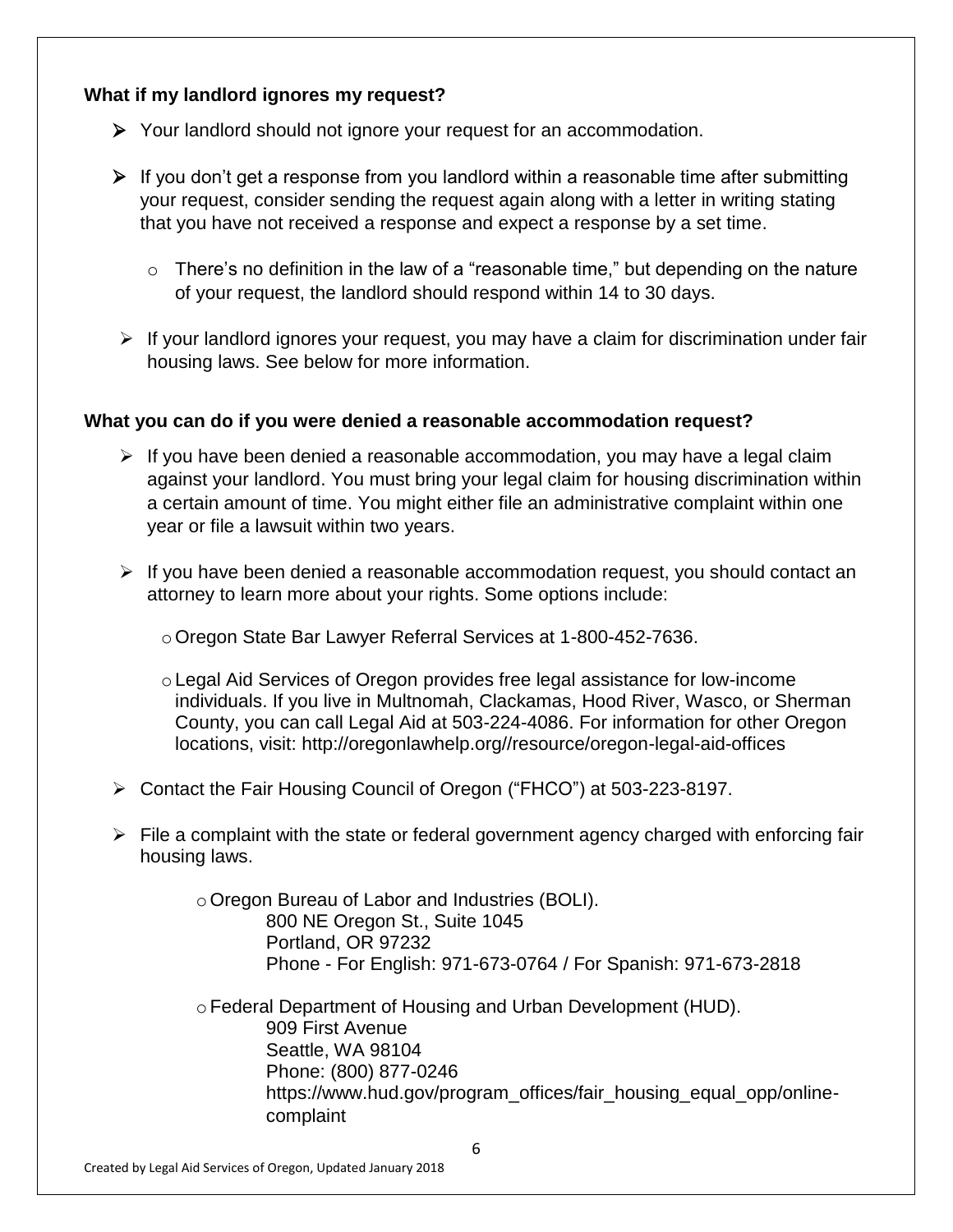# **REASONABLE ACCOMMODATION REQUEST**

| To:<br><u> 1989 - Johann John Stone, mars eta biztanleria (h. 1982).</u><br><u> 1989 - Johann Stein, mars an deutscher Stein und der Stein und der Stein und der Stein und der Stein und der</u> |  |
|--------------------------------------------------------------------------------------------------------------------------------------------------------------------------------------------------|--|
|                                                                                                                                                                                                  |  |
|                                                                                                                                                                                                  |  |
| the control of the control of the control of the control of the control of the control of                                                                                                        |  |
| RE: Reasonable Accommodation Request                                                                                                                                                             |  |
|                                                                                                                                                                                                  |  |
|                                                                                                                                                                                                  |  |
| under the Fair Housing Act due to a disability.                                                                                                                                                  |  |
| The specific accommodation I am requesting is:                                                                                                                                                   |  |
|                                                                                                                                                                                                  |  |
|                                                                                                                                                                                                  |  |
|                                                                                                                                                                                                  |  |
|                                                                                                                                                                                                  |  |
|                                                                                                                                                                                                  |  |
|                                                                                                                                                                                                  |  |
|                                                                                                                                                                                                  |  |
| I appreciate your consideration of this requested accommodation and ask for a written                                                                                                            |  |
| response within 10 days from the date of this letter. If I do not receive a reply, I will assume                                                                                                 |  |
| that you have denied my request.                                                                                                                                                                 |  |
|                                                                                                                                                                                                  |  |
| Sincerely,                                                                                                                                                                                       |  |
| (your name)                                                                                                                                                                                      |  |
|                                                                                                                                                                                                  |  |